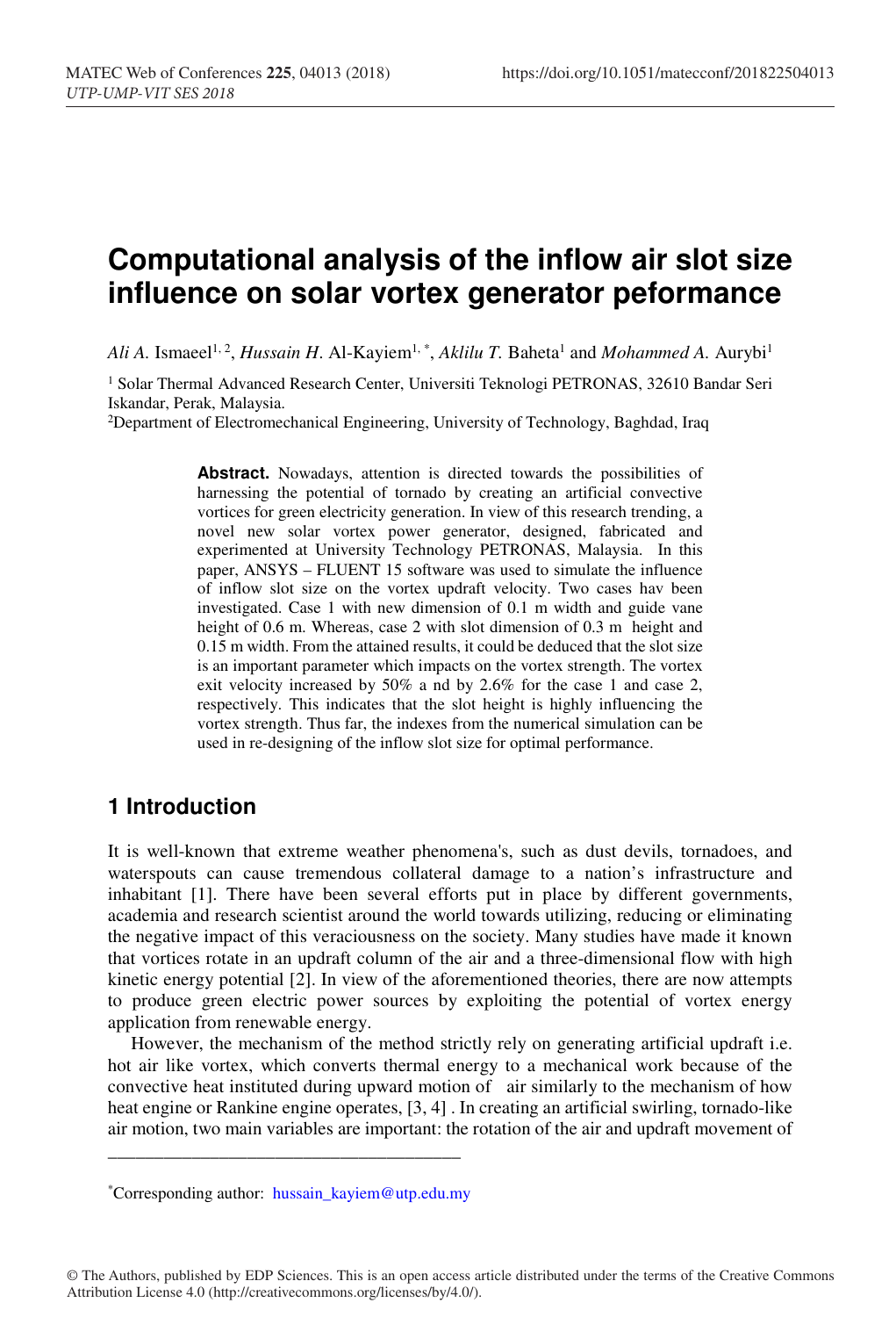the air [5]. A mechanical swirling device which air circulation is accomplished by getting the air tangentially in an internal heading, (interior winding ribbing, screws, vortex tube, guide twirl vanes and others) [6]. Similarly, an updraft vortex stream approach was build up [7], using a heat source to upgrade the buoyancy forces of the hot air. Likewise, a concept of solar vortex engine (SVE) was conceived in the study of [8]. In their design, a two-way component is designed; one aligned with the solar air collector (SAC) and the second vortex engine (VE). Herein, the vortex is created convectional by twisting and heating the incoming ambient air flow from the SAC using guide vanes. The integration of the vortex generator with the solar heat trap cavity (SHT) which enhances the stack effects thereby maintaining the vortex updraft continuously and the new model of vortex generator (VG) with double solar absorbing system known as solar vortex power generator (SVPG). In order to understand the vortex flow generated by VG, (2017), investigated the influence of inflow air parameters to VG in relation to temperature and velocity. The investigation of the influence of extended initial inflow slot and guide vane height between 0.3 m to 0.6 m for vortex updraft generation [9]. Despite several attempts presented by different researchers, yet, investigation on inflow slot design of VG is sparsely mentioned.

The present work, simulate computationally the effect of increase in the inflow slot width from 0.1 m to 0.15 m using computational fluid dynamics (CFD) by ANSYS fluent software version 15 to choose the best model that will be used in modify of VG for maximizes the SVPG performance.

### **Description of the model**

The model of SVPG was designed, fabricated and experimented in Solar Thermal Advanced Research Center (STARC) at University Technology PETRONAS, Malaysia. The SVPG consist of three primary components. The first part is the solar collector (SC), which represents the greenhouse effects. Herein, the irradiation is converted to stream of air by series of energy conversion process. The ambient air is heated and circulates towards artificial vortex generator (AVG) in the second part. In the solar heat trap (SHT) unit which consist of both transparent upper cover (TUC) and transparent structure (TS), creates the initial convective vortex by absorbing the solar irradiance to heat up the air inside the AVG thereby creating updraft flow and simultaneously reducing the heat inside the SAC parts of the AVG. The airflow is accelerated inside the guide vane by creating inside the AVG a rotational swirling motion identical to vortex. An electrical generator was added in the path of the vortex-induced flow of the wind turbine to generate electricity, by extracting kinetic energy to produce power. However, the three cases simulated and discussed in this paper are described in table 1.

| Cases         | Air entrance                                  | Guide vane      | <b>Description</b>                          |
|---------------|-----------------------------------------------|-----------------|---------------------------------------------|
| Initial state | width $= 0.1$ m,<br>height = $0.3 \text{ m}$  | Height $0.3$ m, | Base case                                   |
| Case 1        | width $= 0.1$ m.<br>height = $0.6$ m          | Height $0.6$ m, | Extended the vanes and entry<br>slot height |
| Case 2        | width $= 0.15$ m,<br>height = $0.3 \text{ m}$ | Height $0.3$ m, | Extended the air entry slot<br>width        |

Table1: Description of the cases in terms of the heights and widths of the air entrance and guide vanes dimensions.

 The design configuration for the SVPG are shown in Fig 1 with the dimensions of the AVG as follows: diameter of the inner cylinder =  $0.9$  m, height of inner cylinder =  $0.6$  m, diameter of outer cylinder = 1 m, height of outer diameter = 0.6 m, guide vanes angle =  $25^{\circ}$ ,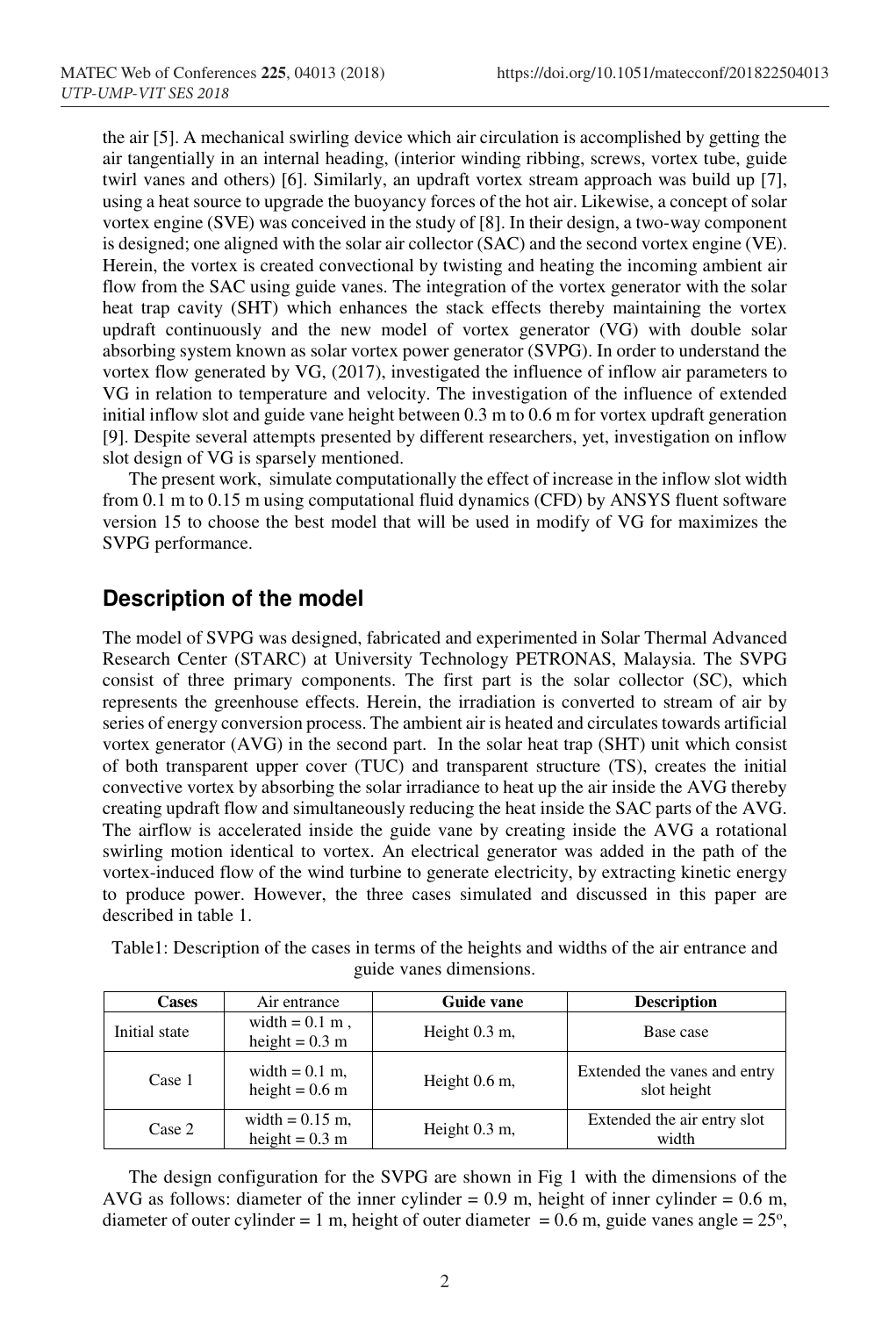height of guide vane =  $0.3$  m, length of guide vane =  $0.35$  m, entry slot width and height = 0.1 m and 0.3 m, respectively. The transparent structure has a polygon shaped with 0.6 m in height, whilst the cover diameter is 0.1 m with 0.3 m-diameter hole at the epicenter of the cover, used for the vortex updraft flow exit.



**Fig. 1.** Outlines of the SVPG model

# **2 Numerical investigation**

#### **2.1 Numerical Simulation Methods**

Boussinesq model for natural convection was applied with Fluent simulation by Joe *et al*. 2002 [11]. In the model, density is assumed constant all through the equations except for the buoyancy term in the momentum equation. The k-ε turbulence model and RNG simulation were performed. Whereas, the Semi Implicit Method for Pressure Linked Equation – Consistent (SIMPLEC) algorithm was employed for the 2nd order discretization for pressure; momentum and energy obtain more converged solution. The irradiance load passing across the transparent Perspex which heats up the beneath air is represented by the radiation model using Discrete Ordinates (DO).

### **2.2 Governing Equations**

The conservation of continuity equation, momentum and energy balance equations have been applied to study the flow field within AVG. The Equation 1. means no change in mass with time and when the density is constant. After assuming incompressible viscous flow, body force action in y direction only and steady state flow. the conservation of mass equation can be written as follows:

Continuity equation:

$$
\left(\frac{\partial u}{\partial x} + \frac{\partial v}{\partial y} + \frac{\partial w}{\partial z}\right) = 0\tag{1}
$$

Momentum equation:

$$
\rho \nabla . (uV) = -\frac{\partial p}{\partial x} + \frac{\partial \tau_{xx}}{\partial x} + \frac{\partial \tau_{yx}}{\partial y} + \frac{\partial \tau_{zx}}{\partial z} + S_x \tag{2a}
$$

$$
\rho \nabla . (vV) = -\frac{\partial p}{\partial y} + \frac{\partial \tau_{xy}}{\partial x} + \frac{\partial \tau_{yy}}{\partial y} + \frac{\partial \tau_{zy}}{\partial z} + S_y \tag{2b}
$$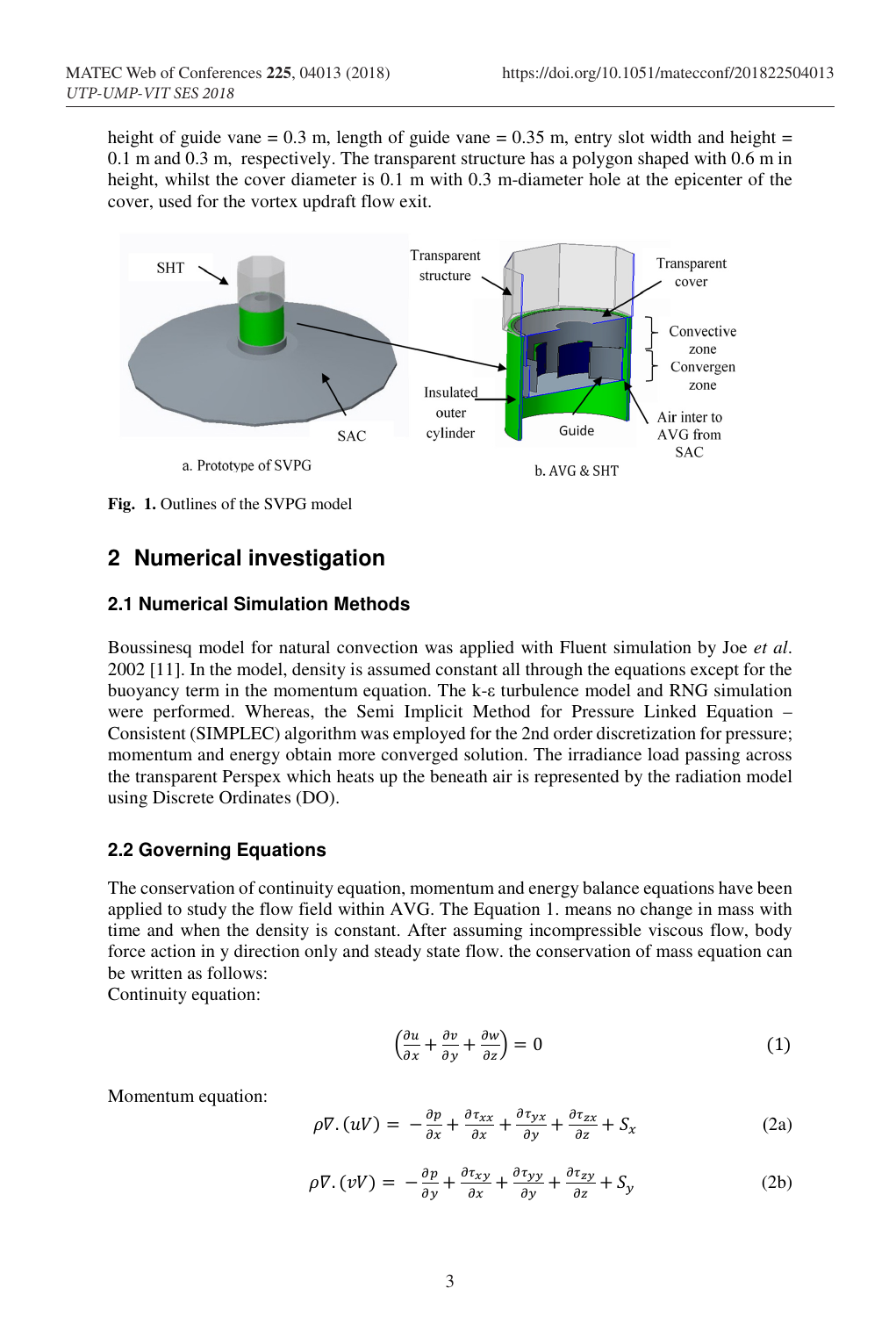$$
\rho \nabla . (wV) = -\frac{\partial p}{\partial z} + \frac{\partial \tau_{xz}}{\partial x} + \frac{\partial \tau_{yz}}{\partial y} + \frac{\partial \tau_{zz}}{\partial z} + S_z \tag{2c}
$$

Turbulence model:

$$
\rho \frac{\partial}{\partial x_i} (ku_i) = \frac{\partial}{\partial x_j} \left( \alpha_k \mu_{eff} \frac{\partial k}{\partial x_j} \right) + G_k + G_b - \rho \varepsilon - Y_M \tag{3}
$$

$$
\rho \frac{\partial}{\partial x_i} (\varepsilon u_i) = \frac{\partial}{\partial x_j} \left( \alpha_\varepsilon \mu_{eff} \frac{\partial \varepsilon}{\partial x_j} \right) + G_{1\varepsilon} \frac{\varepsilon}{k} (G_k + C_{3\varepsilon} G_b) - C_{2\varepsilon} \rho \frac{\varepsilon^2}{k} - R_\varepsilon \tag{4}
$$

Energy equation:

$$
\rho C_p \left( \frac{\partial (u\tau)}{\partial x} + \frac{\partial (v\tau)}{\partial y} + \frac{\partial (w\tau)}{\partial z} \right) = k \left( \frac{\partial^2 \tau}{\partial x^2} + \frac{\partial^2 \tau}{\partial y^2} + \frac{\partial^2 \tau}{\partial z^2} \right) + S_E
$$
 (5)

The radiation equation which is solved by the software can be written as:

$$
\nabla \cdot (I_{\lambda}(\vec{r},\vec{s})\vec{s}) + (a_{\lambda} + \sigma_{s})I_{\lambda}(\vec{r},\vec{s}) = a_{\lambda}n^{2}I_{b\lambda} + \frac{\sigma_{s}}{4\pi} \int_{0}^{4\pi} I_{\lambda}(\vec{r},\vec{s})\varphi(\vec{s},\vec{s}')d\Omega'
$$
(6)

The solar intensity in each direction  $\vec{s}$  and position  $\vec{r}$  can be written as follows [12]:

$$
I_{\lambda}(\vec{r},\vec{s}) = \sum_{k} I_{\lambda}(\vec{r},\vec{s}) \Delta \lambda_{k}
$$
 (7)

 $\vec{r}$  = position vector,  $\vec{s}$  = direction vector,  $\vec{s}$  = scattering direction vector,  $\alpha$  = absorption coefficient,  $n =$  refractive index,  $\sigma_s =$  scattering coefficient,  $\sigma =$  Stefan-Boltzmann constant  $(5.669 \times 10^{-8} \text{ W/m}^2 \text{K}^4)$ ,  $I =$  radiation intensity, which depends on  $\vec{r}$  And  $\vec{s}$ ,  $T =$ temperature,  $\phi$  = face function,  $\acute{\Omega}$  = solid angle,  $\lambda$  = wave length,  $\alpha_{\lambda}$  = spectral absorption coefficient,  $I_{b\lambda}$  = black body intensity,  $S_h$  = Heat source due to incident solar radiation,  $G_k$  = Production of turbulent kinetic energy,  $G_b$  = Generation of turbulence kinetic energy due to buoyancy,  $C_{3ε}$  = constant to calculate the degree of ε effected by buoyancy.

#### **3 Result and discussion**

The influence of the inflow slot geometry on the solar vortex generator performance has been simulated by [10] in 2017 with slot size of 0.3 m height, 0.1 m width. [10] refersed that the vortex flow behavior within the AVG & SHT for the initial geometry of inflow slot showd that air blocks happened in convection zone and formatted a small circulation motion like a convection current between the end of guide height and the transparent cover of the AVG. Also, the convection currents were appeared around the swirl flow in the SHT zone causes to split the vortex into two stream which weaken the stack effect that necessary to extend the vortex into atmosphere and that consider as a negative impact due to decrease the air fresh flow rate incoming into the system as shown in Figure 2. While, after the extended the convergence region height from 0.3 m to 0.60 m (case 1) is It is obvious there was no rotatory motion created inside the AVG after increase the vane guide and inflow slot height, due to prevent the air for assembly as an air block inside the generator. Therefore, all the air inflow from the slot into AVG was moved towards the upper hole with the high kinetic energy, in view of the rise in air flow rate to the turbine. In addition, the flow pattern of the vortex updraft was extended inside the SHT without any divergence whereas in the initial case there was none. The reason behind this phenomenon is the great kinetic energy generated after increase the convergence zone height, lead to increase both of the vertical and tangential velocity compound and as a result, allowed the vortex to overcome the convective current into the SHT as describe in Fig 3a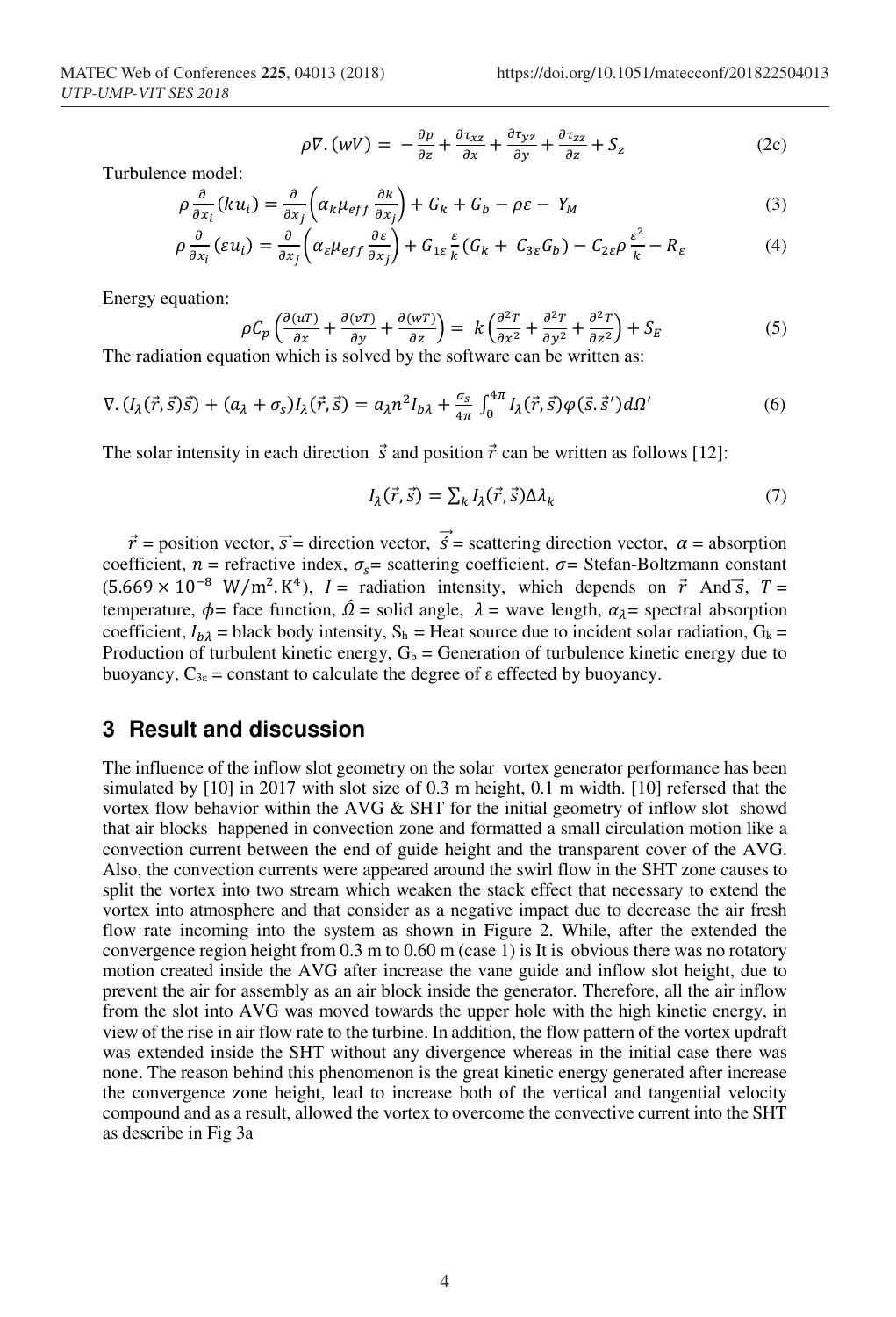

**Fig. 2.** Velocity distribution within AVG and SHT for the initial case

When the inflow slot width increased from 0.1 m to 0.15 m Fig. 3b shows the vortex flow behavior according to the case 2 slot size. The simulation shows, the direction of the swirling air flow as a similarity with the behavior flow in initial case ( without any change in the height and width). which, the divergence flow and the circulation motion is still occurring in the convective zone and inside the SHT unit. In addiation, the vorticity, velocity magnitude and energy generated is listed in Table 2.



a. Velocity vector with inflow slot dimesion in case 1

b. Velocity vector with inflow slot dimesion in case 2

**Fig. 3**. Velocity vector distribution within AVG and SHT after change the inflow slot geometry.

**Table 2.** Result of the vorticity, velocity magnitude and energy generated with different simulation of AVG design

| <b>Cases</b>  | Vorticity $(s^{-1})$ | <b>Updraft velocity</b><br>(m/s) | Energy $(J)$ |
|---------------|----------------------|----------------------------------|--------------|
| Initial state |                      | 1.85                             | 0.924        |
| Case 1        | 123                  | 3.7                              | 2.77         |
| Case 2        |                      | 1.9                              | 0.926        |